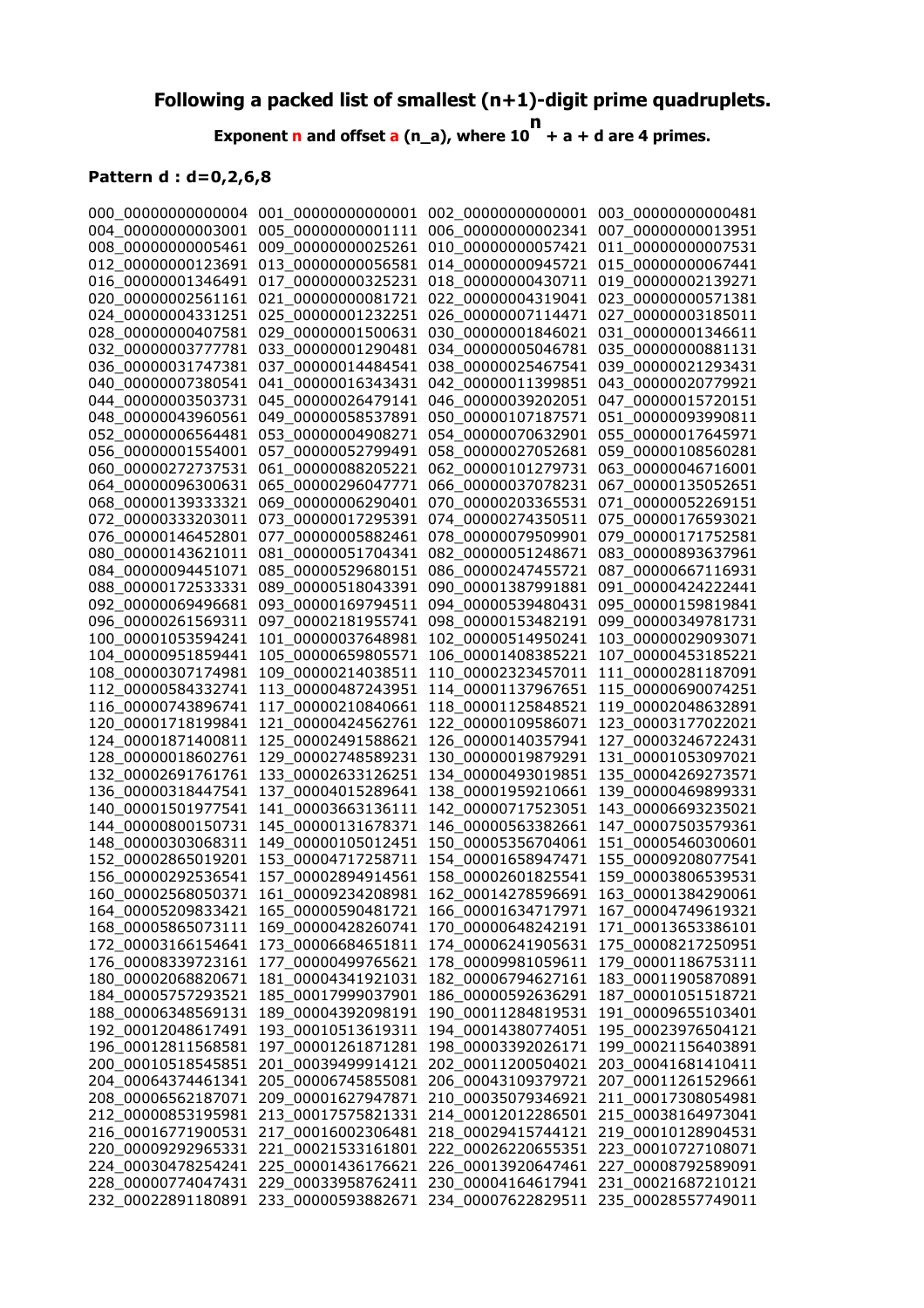|                                          |                                          | 236_00003166584661  237_00000201897511  238_00008374574731  239_00016356649441 |                                          |
|------------------------------------------|------------------------------------------|--------------------------------------------------------------------------------|------------------------------------------|
|                                          |                                          | 240 00020930272891 241 00003131200141 242 00005769433411 243 00022827242071    |                                          |
| 244_00003720175501                       | 245_00061771114831                       | 246 00027268627501                                                             | 247_00003962777461                       |
| 248_00009447447991                       | 249_00016192089091                       | 250 00073295761531                                                             | 251 00031163820211                       |
| 252_00009954311251                       | 253_00004630832941                       | 254_00014467739071                                                             | 255_00001107214951                       |
| 256_00036586323781                       | 257_00041649092251                       | 258_00024130830901                                                             | 259_00000785630131                       |
| 260_00036904282501                       | 261 00005186635591                       | 262_00043894549741                                                             | 263_00018744073801                       |
| 264_00022968951811                       | 265_00068949159271                       | 266_00029656504381                                                             | 267_00000972840691                       |
| 268_00002690805481                       | 269_00033605608231                       | 270_00068506163911                                                             | 271_00020299802971                       |
| 272 00026080882801                       | 273 00075641200171                       | 274 00028147445641                                                             | 275_00071836366621                       |
| 276_00011217172591                       |                                          | 277_00023338352821 278_00045536796391                                          | 279_00081084120031                       |
| 280_00045880278031                       |                                          | 281_00095119790161 282_00016090761661                                          | 283_00059922633091                       |
| 284_00004741204741                       |                                          | 285_00045951967591 286_00052750232401                                          | 287_00033260186971                       |
| 288_00111683606491                       |                                          | 289_00038266901491 290_00028888516231                                          | 291_00038618869111                       |
| 292_00029278039651                       | 293_00052535317111                       | 294_00018654177991                                                             | 295_00115627471771                       |
| 296_00003755205301                       | 297_00011709504721                       | 298_00099344653771                                                             | 299_00140159459341                       |
| 300_00004408496431                       | 301_00004945386361                       | 302_00008056913041                                                             | 303_00014956287181                       |
| 304_00018543699601<br>308 00004763452171 | 305_00043387925671                       | 306_00015180762481<br>310 00042844052221                                       | 307_00100590986461<br>311_00052496066551 |
| 312_00054690409621                       | 309_00096379799521<br>313_00027384281911 | 314 00118732047091                                                             | 315_00010510985461                       |
| 316_00009566604691                       | 317_00095762295901                       | 318_00012019036051                                                             | 319_00076258991431                       |
| 320_00047479372831                       | 321 00022443963841                       | 322_00104587425871                                                             | 323_00153500229391                       |
| 324_00035880556141                       |                                          | 325_00015297909151 326_00173828856811                                          | 327_00108167954611                       |
| 328_00083237900311                       |                                          | 329_00090087659731 330_00138449384431                                          | 331_00003555944251                       |
| 332_00091152755611                       | 333_00386621273701                       | 334_00005622449251                                                             | 335_00020801884381                       |
| 336_00205836866131                       | 337_00034478637871                       | 338_00131322616621                                                             | 339_00182152720321                       |
| 340_00125150023081                       | 341_00196160798251                       | 342_00023941950511                                                             | 343_00014030991661                       |
| 344_00064730102431                       | 345_00033912278671                       | 346_00313188445471                                                             | 347_00001049268511                       |
| 348_00024383336701                       | 349_00123298499071                       | 350_00093527342071                                                             | 351_00189739785331                       |
| 352_00080757495091                       | 353_00121933743301                       | 354_00025370030401                                                             | 355_00160181328301                       |
| 356_00200526191671                       | 357_00099390514891                       | 358_00234910677001                                                             | 359_00225130490821                       |
| 360_00063491184571                       | 361_00038086866271                       | 362_00220030203541                                                             | 363_00067357615561                       |
| 364_00020623030981                       | 365_00170947982491                       | 366_00023047543891                                                             | 367_00159921004411                       |
| 368_00120299291581                       | 369_00065863090711                       | 370_00000333330451                                                             | 371_00281711387641                       |
| 372_00261188801701                       | 373_00203726036731                       | 374_00141306439351                                                             | 375_00033860717341                       |
| 376_00186618709291                       | 377_00003839127151                       | 378_00314528981761                                                             | 379_00042934326541                       |
| 380 00181967501821                       | 381_00020580269701                       | 382_00053820473881                                                             | 383_00012363970441                       |
| 384_00119651131321                       | 385_00150757324291                       | 386 00089396843641                                                             | 387_00093318122551                       |
| 388_00567675835741                       | 389_00018205341271                       | 390_00090743495971                                                             | 391_00287190612421                       |
| 392_00104025175501                       | 393 00096221307061                       | 394_00266292705721                                                             | 395_00220458078931                       |
| 396 00108046102411                       | 397 00233718478981                       | 398 00212086457011                                                             | 399 00034993836001                       |
| 400_00084921178321                       | 401_00026165049721                       | 402_00290010212851                                                             | 403 00156603100711                       |
| 404_00033558599641<br>408_00044915343181 | 405_00292409184301<br>409_00040296646321 | 406_00161715218791<br>410_00116551881061                                       | 407_00493638038731<br>411_00558553626271 |
| 412 00163746329851                       | 413_00117723682921                       | 414_00014796774751                                                             | 415 00116833886191                       |
| 416_00173270301541                       | 417_01095538480831                       | 418_00175564214371                                                             | 419_00121660027291                       |
| 420_00202336765891                       | 421_00505339601431                       | 422_00081463263421                                                             | 423_00051798422791                       |
| 424 00053960807761                       | 425 00225812801491                       | 426_00097936745461                                                             | 427_00099664364731                       |
| 428 00210404172511                       | 429_00006969624301                       | 430_00067688913451                                                             | 431_00060275598331                       |
| 432_00269958302491                       | 433 00059320785301                       | 434 00027250512751                                                             | 435 00265232487091                       |
| 436_00318479063371                       | 437_00236882345251                       | 438_00631490948161                                                             | 439_00786387962521                       |
| 440_00204586013611                       | 441 00326639680651                       | 442_00004014386011                                                             | 443_00028080311251                       |
| 444_00150006000061                       | 445_00013074208231                       | 446_00117721688161                                                             | 447 00182923175011                       |
| 448_00132984453691                       | 449_00540018839281                       | 450_00173919917251                                                             | 451_00283207837261                       |
| 452_00124918372951                       | 453_00186063368131                       | 454_00005366319691                                                             | 455_00049748728531                       |
| 456_00936237692791                       | 457_00106755539311                       | 458_00115356611371                                                             | 459_00704088441661                       |
| 460_00400500796681                       | 461_00030538041091                       | 462_00116956128991                                                             | 463_00243222316471                       |
| 464_00518465913751                       | 465_00268481836411                       | 466_00998157886621                                                             | 467_00178607506621                       |
| 468_00034472853361                       | 469_00854728225981                       | 470_00146990473351                                                             | 471_00743909076601                       |
| 472_00174678949171                       | 473_00316182092251                       | 474 00577386013381                                                             | 475_00179187140761                       |
| 476_00044881764271                       | 477 00220369411111                       | 478_00028915638121                                                             | 479_00136961270431                       |
| 480_00057068187031                       | 481_00061872764701                       | 482_00029695963831                                                             | 483_00640918409101                       |
| 484_00049946367301                       | 485_01925420017051                       | 486_00099012403141                                                             | 487_00254098978111                       |
| 488_01936751015551                       | 489 01107804358741                       | 490_00117490585471                                                             | 491_00775667524351                       |
| 492_01289890525801                       | 493 00252417847381                       | 494_00962116913401                                                             | 495_00689387354821                       |
| 496_00616462327921                       | 497_00455140246651                       | 498_00107214987001                                                             | 499_00883750143961                       |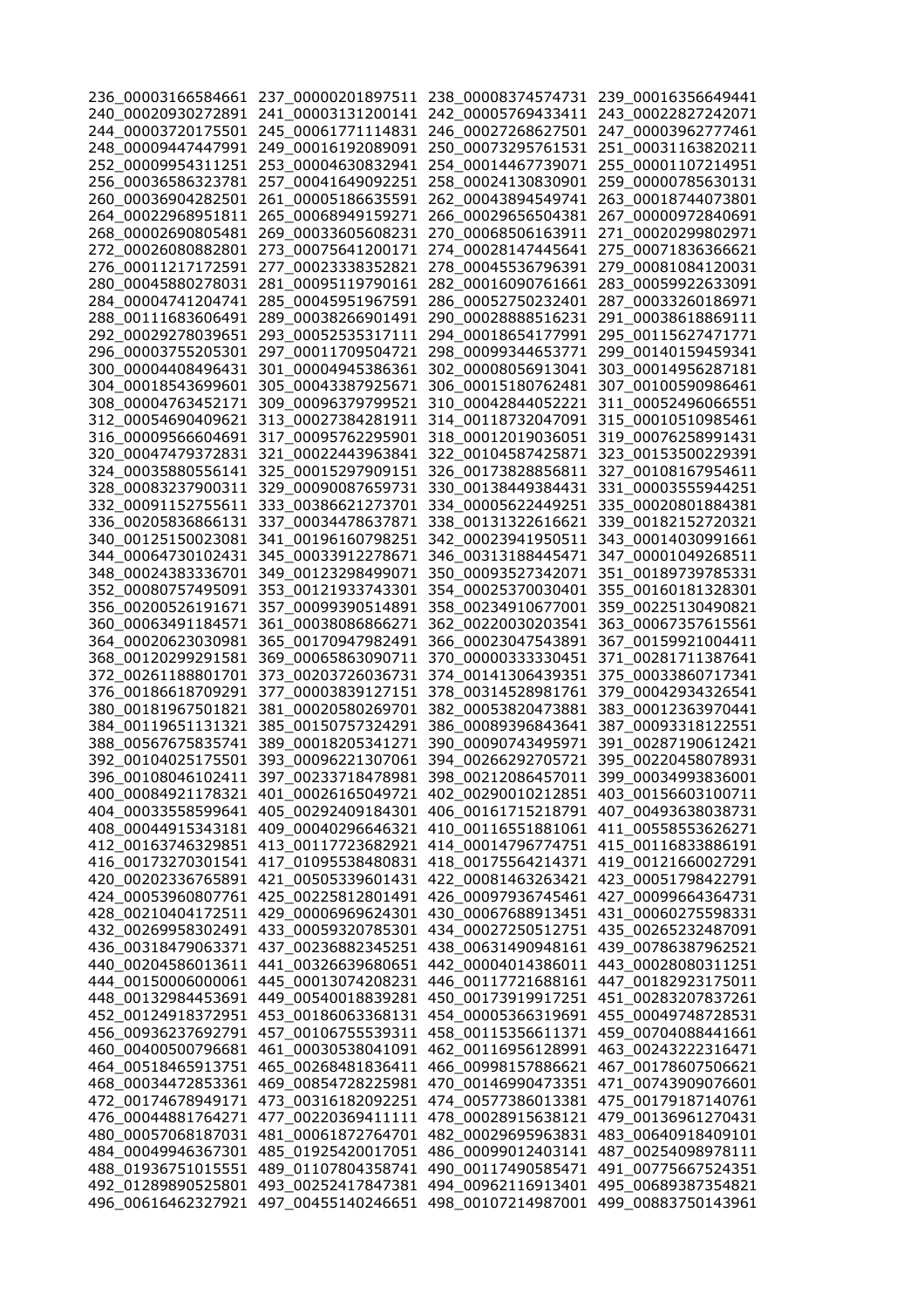|                    |                                                                | 500_00620575837261 501_00033639222691 502_00474085368841 503_00783169983301 |                                          |
|--------------------|----------------------------------------------------------------|-----------------------------------------------------------------------------|------------------------------------------|
|                    |                                                                | 504_00366264618331 505_00114365789131 506_00142408548571 507_00409433835781 |                                          |
|                    | 508_00189933547711 509_00457593968551                          | 510_00469304623531                                                          | 511_00668624362021                       |
| 512_00514651008901 | 513_01084545475381                                             | 514 00181470460561                                                          | 515_00658938101281                       |
| 516_00107956828351 | 517_01020288212251                                             | 518_00607675098961                                                          | 519_00785133778951                       |
| 520 00256380897631 |                                                                | 521_00242122289791 522_00222340512241                                       | 523_00060518605741                       |
| 524_00861370958611 |                                                                | 525_00131083271161 526_00207331179781                                       | 527_00525543363721                       |
| 528_00728349396721 | 529_00351186811261                                             | 530_00764605548091                                                          | 531_00641268341431                       |
|                    | 532_00322086511291 533_00814864629661                          | 534_01253275793731                                                          | 535_00033123839461                       |
|                    | 536_00095455484131 537_00080505000391 538_00059467338481       |                                                                             | 539_01996191154201                       |
|                    | 540_00017356454221 541_00548732178421 542_00008480470411       |                                                                             | 543_01362696887821                       |
|                    |                                                                | 544_00068682914461 545_00181600476901 546_00035816383081 547_00588239686201 |                                          |
|                    |                                                                | 548_01061188027621 549_00365298043561 550_01657378824451 551_00491609414041 |                                          |
|                    | 552_01447073137021 553_00060981519151 554_00810409786501       |                                                                             | 555_00402848796061                       |
| 556_00415508989831 |                                                                | 557_00827917005991 558_00838455299971                                       | 559_02301213470311                       |
| 560_00929612067301 |                                                                | 561_00159974414611 562_01222025093581                                       | 563_02381003311861                       |
| 564_00253240644421 |                                                                | 565_00423189032251 566_00491369572171                                       | 567_00301760701141                       |
| 568_00918140745241 |                                                                | 569_00077612600701 570_00475817161081                                       | 571_00415377685891                       |
| 572_02961948546151 | 573_00435011901181                                             | 574_00519023591581                                                          | 575 02522040868561                       |
| 576 00764088663031 | 577 00684464837581                                             | 578_00412109088391                                                          | 579 01454607577771                       |
| 580_00102551958661 | 581_01039855466941                                             | 582 00227677117501                                                          | 583_00599187805111                       |
|                    | 584 00138282062191 585 01550305916101                          | 586_00792364826251                                                          | 587 00017227454731                       |
|                    | 588_00219726991471 589_02161838076181 590_00780363222961       |                                                                             | 591_00278506343041                       |
|                    | 592_00508161589081 593_01075465495621 594_01605182646301       |                                                                             | 595_00048861603631                       |
| 596_00036099875071 |                                                                | 597_00006011086471 598_00804181462321                                       | 599_01394283756151                       |
| 600_00537748295401 |                                                                | 601_01204701644371 602_00262647329701                                       | 603_00154050085381                       |
| 604_00450944049661 |                                                                | 605_01217288502961 606_00135116214871                                       | 607_00758106531091                       |
| 608_00300170747011 |                                                                | 609_01085453331961 610_02732449054201                                       | 611_00829616535031                       |
|                    | 612_00982107782461    613_01298876255761    614_00079293351571 |                                                                             | 615_00049260241741                       |
|                    | 616_02283409514491 617_00041309180911 618_00687555054511       |                                                                             | 619_00049370415361                       |
|                    |                                                                |                                                                             | 623_00256691808631                       |
|                    | 624_00325632891571    625_01140940591741    626_00152798933371 |                                                                             | 627_00939763611631                       |
|                    | 628_00126087258001 629_00749411282281 630_00802651559431       |                                                                             | 631_00317070721141                       |
| 632_02042924511601 |                                                                | 633_01520223606451 634_02269114844491                                       | 635_01067905284151                       |
|                    | 636_00982253010181    637_00368947889401    638_00887082867001 |                                                                             |                                          |
|                    |                                                                |                                                                             | 639_00055412522161                       |
|                    |                                                                |                                                                             | 643_00365469640081<br>647_02107893739501 |
|                    |                                                                |                                                                             |                                          |
|                    |                                                                |                                                                             | 651_02269698441931                       |
|                    |                                                                |                                                                             | 655_01649363662771                       |
|                    |                                                                |                                                                             | 659_00565568379961                       |
|                    |                                                                | 660 00725932390051 661 00419631560971 662 00898914932461                    | 663 04188688225711                       |
|                    | 664_03864886696951 665_02969689524331                          | 666_02773649273761                                                          | 667_00139314248821<br>671 00071349872761 |
| 668 02629670305291 | 669_01887588008311                                             | 670_00609728113111                                                          |                                          |
| 672 02741676138391 | 673_00990942858871                                             | 674_00734975633491                                                          | 675_00170007564571                       |
| 676_01651829012911 | 677_00853257169741                                             | 678_01868593501231                                                          | 679_03410321807011                       |
| 680_02153433124291 | 681_02241849149881                                             | 682_00033065580091                                                          | 683 05003075454481                       |
| 684_00911871958411 | 685_01647956359861                                             | 686_03130409051401                                                          | 687_00628441086451                       |
| 688_04775897359051 | 689_00495932591011                                             | 690 00693052242361                                                          | 691 00782815466581                       |
| 692_02527564389841 | 693_00678104151541                                             | 694_03740654835391                                                          | 695_00405536212561                       |
| 696_01005367613671 | 697_01345165122721                                             | 698_00499094724751                                                          | 699 00547634621251                       |
| 700_01193888234161 | 701_00390497346481                                             | 702_00320795196751                                                          | 703_02275004247271                       |
| 704_03161623594171 | 705_00170622308491                                             | 706_02479114133131                                                          | 707_02093514546211                       |
| 708_00904236963331 | 709_01896593013601                                             | 710 00690225878161                                                          | 711_00305252200711                       |
| 712_00223708547971 | 713_01211137627411                                             | 714_00021695728561                                                          | 715_03094078792021                       |
| 716_03438910663321 | 717 01232361170311                                             | 718_02117934170821                                                          | 719_00937917569971                       |
| 720_03170163797251 | 721_00039054614131                                             | 722_04630509183721                                                          | 723_02943606386641                       |
| 724_04986902405491 | 725_01005860158861                                             | 726_00352066067761                                                          | 727_02859933938191                       |
| 728_02245112896651 | 729_01370613919651                                             | 730_00900018478021                                                          | 731_02367549783211                       |
| 732_01210112681011 | 733_03051854207311                                             | 734_01530502893271                                                          | 735_01752716999401                       |
| 736_00693152786311 | 737_00866984223811                                             | 738_05622098481721                                                          | 739_04310556950581                       |
| 740_00399765277681 | 741_01406165710981                                             | 742_02673288056101                                                          | 743_01208873182711                       |
| 744_03193801458331 | 745_01430595653311                                             | 746_00277731267661                                                          | 747_00436400735041                       |
| 748_02775576179101 | 749_00269593592161                                             | 750_00370918307461                                                          | 751_03783044468371                       |
| 752_01692251127001 | 753 01379823836641                                             | 754_03446144061541                                                          | 755_01440587496361                       |
| 756_04647054142621 | 757_00173330136001                                             | 758_01628296309591                                                          | 759_00297437437951                       |
| 760 06878737793011 | 761_02318518500241                                             | 762_00963439530931                                                          | 763_00225954945901                       |